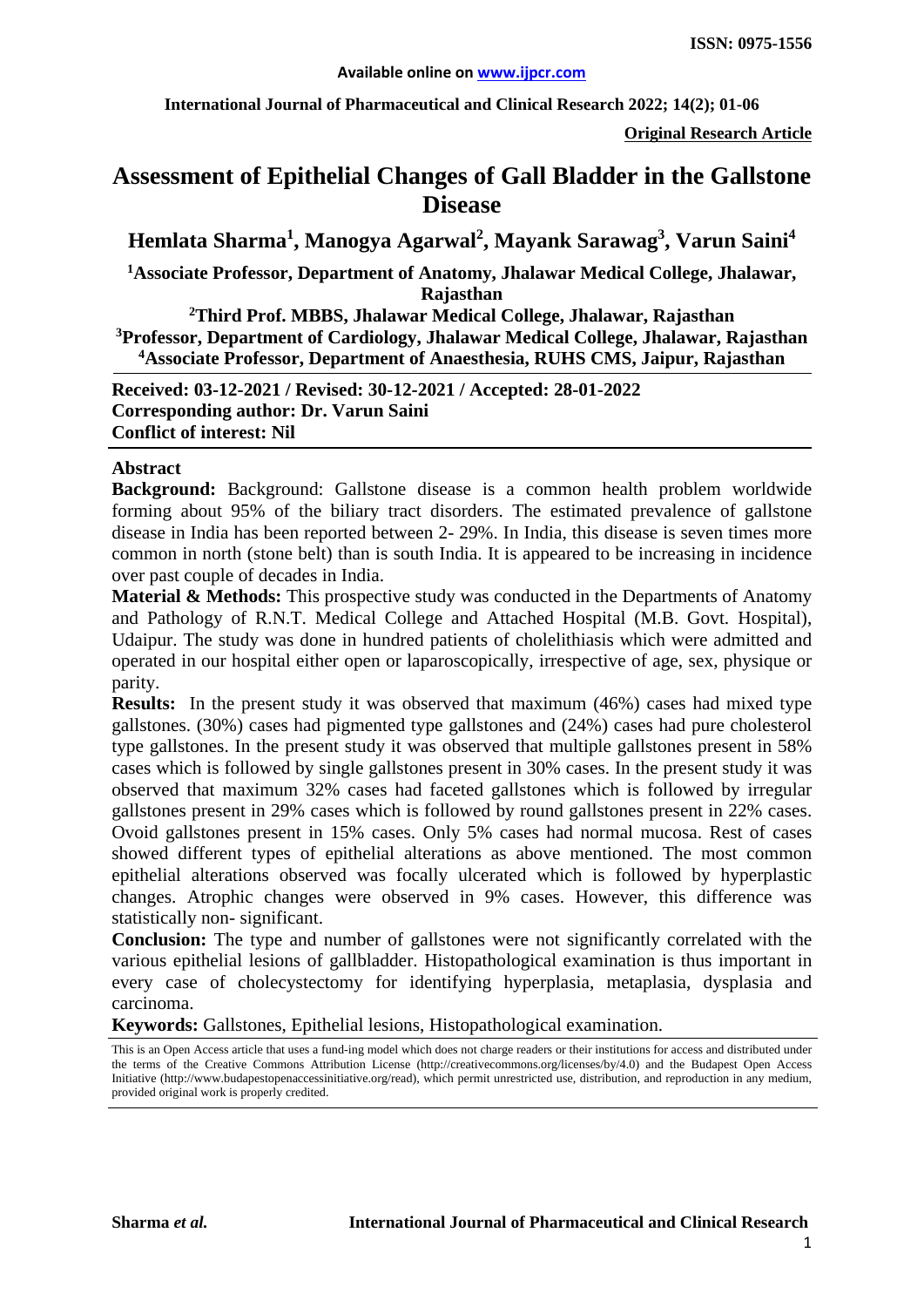### **Introduction**

The gallbladder is a pear-shaped saccular organ that lies in a shallow fossa on the visceral surface of the right hepatic lobe. In the adult, on average, it is 10 cm in length, 3-4 cm in width and has a mural thickness of 1-2 mm. Its capacity is usually 40 to 70 ml but may increase up to 100 ml. Traditionally, it has been divided in to three parts: fundus, body and neck. The gallbladder is not always found in the underside of liver[1]. Occasionally, it may be suspended from the liver by a mesentery or completely buried in substance of the liver. Those embedded in the liver, intrahepatic gallbladders are prone to calculi. Histologically, the gallbladder wall has four define layers, a mucosa composed of columnar epithelium and underlying lamina propria, a smooth muscle cell layer (muscularis), peri muscular sub serosal connective tissue (also referred to as sub serosa or adventitia) and serosa which does not extend between the gallbladder and the liver interface (present only on the free surface of the gallbladder)[2].

Gallstone disease is a common health problem worldwide forming about 95% of the biliary tract disorders. The estimated prevalence of gallstone disease in India has been reported between 2- 29%. In India, this disease is seven times more common in north (stone belt) than is south India. It is appear to be increasing in incidence over past couple of decades in India and western world due to increased intake of fatty and high calorie diet and increased consumption of alcohol[3]. Cholelithiasis are very common particularly in fatty, fertile and female of forty to fifty. Various sign and symptoms like severe pain in Murphy's point in right upper quadrant of abdomen, bilious vomiting, mild to moderate increase in temperature, obstructive jaundice, loss of appetite and weight are present in these diseases[4]. It is commonly believed that bile stasis is the prime factor for gallstone formation. A major causative agent for bile

stasis is gallbladder dyskinesia which is there may be a consequence of gallbladder wall pathology[5]. Cholelithiasis produces diverse histopathological changes in gallbladder mucosa namely acute inflammation, chronic inflammation, glandular hyperplasia, granulomatous inflammation, cholesterolosis, dysplasia and carcinoma[6]. Hence, the present study was conducted to assess the epithelial changes of gall bladder in the gallstone disease.

## **Materials & methods**

This prospective study was conducted in the Departments of Anatomy and Pathology of R.N.T. Medical College and Attached Hospital (M.B. Govt. Hospital), Udaipur. The study was done in hundred patients of cholelithiasis which were admitted and operated in our hospital either open or laparoscopically, irrespective of age, sex, physique or parity. In all cases a detailed clinical history was undertaken and recorded on a predesigned Proforma. The patients were selected for study by simple random sampling. Institutional Ethics Committee Clearance was obtained before start of study and written and informed consent for the procedure was obtained from all the patients. Strict confidentiality was maintained with patient identity and data and not revealed, at any point of time.

After cholecystectomy, details of gallbladder were noted which included presence of adhesions, gallbladder wall thickness, condition of gallbladder whether contracted or distended with presence of gallstones, single, double or multiple and round, irregular or faceted and pigmented or cholesterol type. The surgically resected gallbladder specimens were fixed in 10% formalin solution and embedded in paraffin. For the cases without any gross abnormality, standard 3 sections including fundus, body and neck were taken. Haematoxylin & eosin stain were used for routine histochemistry. All the data was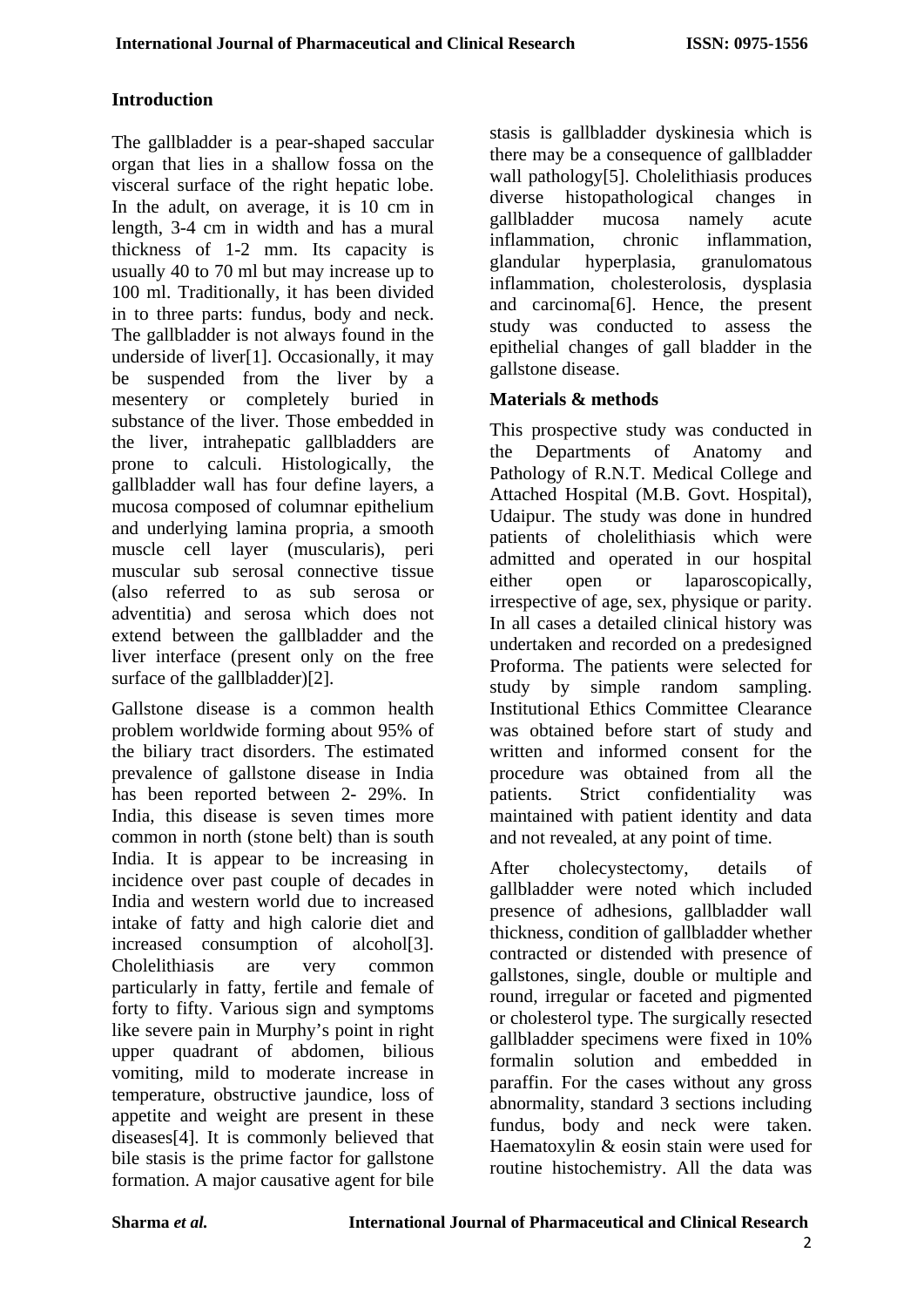recorded on Microsoft excel spread sheet and data analysis was done at 10% alpha and 90% confidence interval using SPSS v22 software. Test of significance were applied on collected and organized data and p value less than 0.05 was considered as statistically significant association between study variables.

#### **Results**

The study included patients of cholelithiasis which were admitted and operated in our hospital either open or laparoscopically, irrespective of age, sex, physique or parity. In the present study it was observed that 74% cases of Cholelithiasis were female. The female to male ratio is 3:1. The mean age of study participants was  $42.9 \pm 5.8$  years. The maximum number of cases of cholelithiasis (33%) was seen in 4th decades of life, followed by 25% in 5th decade of life.

|  |  |  |  | Table 1: Cases of Cholelithiasis: Distribution According to Sex |
|--|--|--|--|-----------------------------------------------------------------|
|--|--|--|--|-----------------------------------------------------------------|

| <b>Sex</b>   | <b>Number of Patients</b> | <b>Percentage</b> |
|--------------|---------------------------|-------------------|
|              | (Cholelithiasis)          |                   |
| Male         | 26                        | 26%               |
| Female       | 74                        | 74%               |
| <b>Total</b> | 100                       | 100%              |
|              |                           |                   |

In the present study it was observed that maximum (46%) cases had mixed type gallstones. (30%) cases had pigmented type gallstones and (24%) cases had pure cholesterol type gallstones. In the present study it was observed that multiple gallstones present in 58% cases which is followed by single gallstones present in

30% cases. In the present study it was observed that maximum 32% cases had faceted gallstones which is followed by irregular gallstones present in 29% cases which is followed by round gallstones present in 22% cases. Ovoid gallstones present in 15% cases.

|  |  |  |  |  |  | Table 2: Cases of Cholelithiasis: Distribution According to Type of Gallstones |
|--|--|--|--|--|--|--------------------------------------------------------------------------------|
|--|--|--|--|--|--|--------------------------------------------------------------------------------|

| <b>Type of Gall Stones</b> | <b>Number of Patients</b> | <b>Percentage</b> |
|----------------------------|---------------------------|-------------------|
|                            | (Cholelithiasis)          |                   |
| Pure cholesterol           | 9Δ                        | 24%               |
| Pigmented                  |                           | 30%               |
| Mixed                      |                           | 46%               |
| Total                      |                           | 00%،              |

|                          | <b>Type of Gall Stone</b> | <b>Total No.</b>            |           |          |
|--------------------------|---------------------------|-----------------------------|-----------|----------|
| <b>Epithelium</b>        | <b>Cholesterol</b>        | <b>Mixed</b>                | Pigmented | of cases |
| Normal                   |                           |                             |           |          |
|                          | 20.0%                     | 60.0%                       | 20.0%     | 100.0%   |
| <b>Focally Ulcerated</b> | 5                         |                             |           | 19       |
|                          | 26.3%                     | 36.8%                       | 36.8%     | 100.0%   |
| Diffuse Ulcerated        |                           |                             |           | 13       |
|                          | 30.8%                     | 61.5%                       | 7.7%      | 100.0%   |
| Atrophic                 |                           | $\mathcal{D}_{\mathcal{L}}$ | 3         |          |
|                          | 44.4%                     | 22.2%                       | 33.3%     | 100.0%   |
| Hyperplastic             |                           | 8                           | 5         | 14       |
|                          | 7.1%                      | 57.1%                       | 35.7%     | 100.0%   |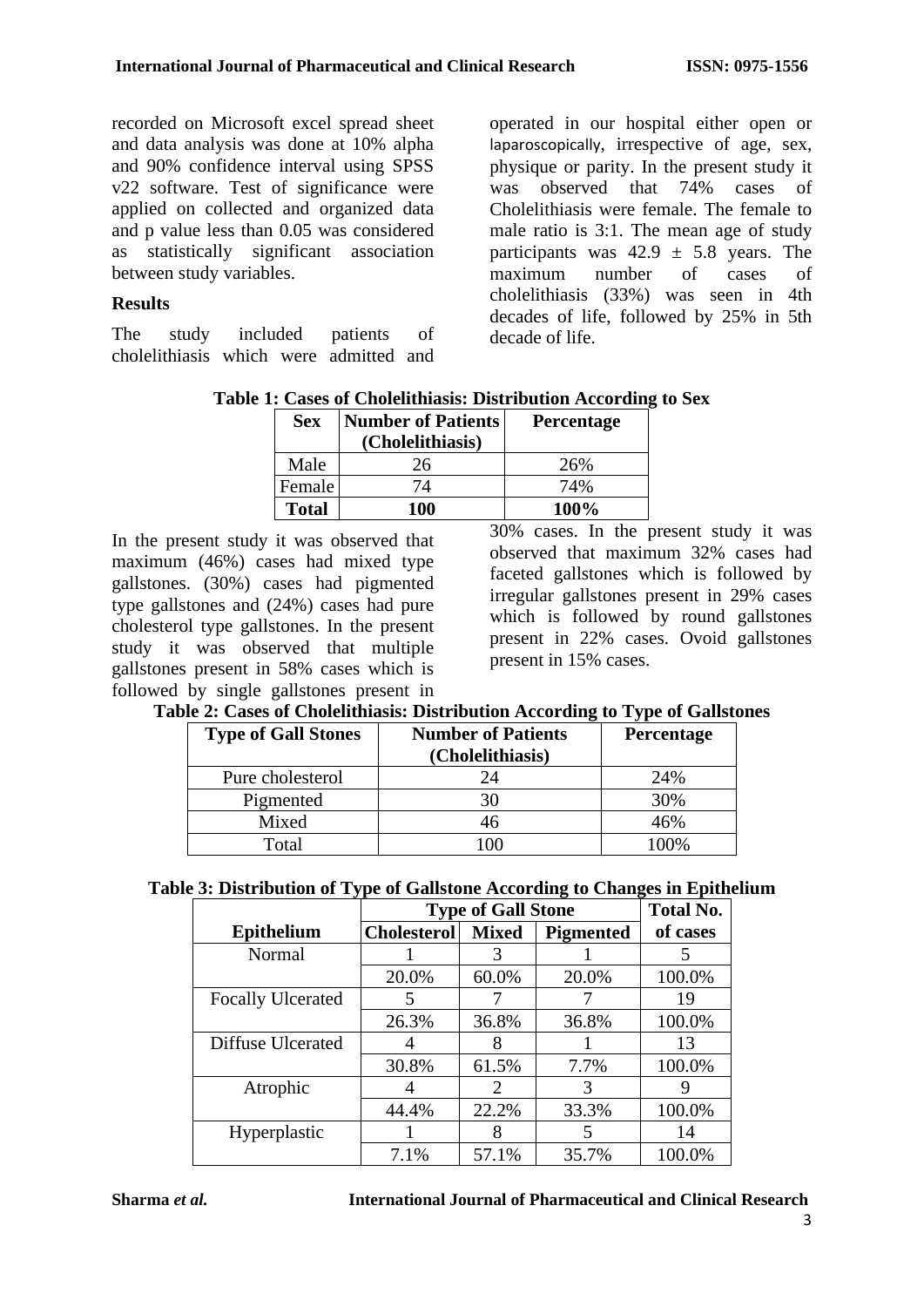| Hyperplastic And    |       | 3                     | $\mathcal{D}_{\mathcal{L}}$ | 5      |
|---------------------|-------|-----------------------|-----------------------------|--------|
| Metaplastic         | 0.0%  | 60.0%                 | 40.0%                       | 100.0% |
| Atrophic & Mild     |       |                       |                             |        |
| Hyperplastic        | 0.0%  | 0.0%                  | 100.0%                      | 100.0% |
| Focally Ulcerated & | 4     | 5                     |                             | 13     |
| Mild Hyperplastic   | 30.8% | 38.5%                 | 30.8%                       | 100.0% |
| Focally Ulcerated & |       | 3                     | $\mathcal{D}_{\cdot}$       |        |
| Atrophic            | 44.4% | 33.3%                 | 22.2%                       | 100.0% |
| Focally Ulcerated & |       | 5                     | 3                           |        |
| Metaplastic         | 11.1% | 55.6%                 | 33.3%                       | 100.0% |
| Diffuse Ulcerated & |       | $\mathcal{D}_{\cdot}$ |                             |        |
| Metaplastic         | 0.0%  | 66.7%                 | 33.3%                       | 100.0% |

**Chi Sq = 17.312 p value = 0.633 (NS)**

The table 3 shows that out of 100% cases of cholelithiasis, only 5% cases had normal mucosa. Rest of cases showed different types of epithelial alterations as above mentioned. The most common epithelial alterations observed was focally ulcerated which is followed by hyperplastic changes. Atrophic changes were observed in 9% cases. However, this difference was statistically nonsignificant.

## **Discussion**

Cholelithiasis is a common disorder afflicting 10% to 20% of adult population in developing countries. Gallstones are a major cause of morbidity and mortality throughout the world. Gallstones remain asymptomatic for many years before appearance of symptoms. Gallbladder with gallstones frequently showed chronic cholecystitis[5]. The chronic cholecystitis presents a large range of associated lesions such as cholesterolosis, muscle hypertrophy, parietal fibrosis, adenomatous proliferation of mucous glands, hyperplasia, metaplasia and dysplasia, the last three lesions being unanimously recognized as precursor lesions with cancerous potential[6].

The study included patients of cholelithiasis which were admitted and operated in our hospital either open or laparoscopically, irrespective of age, sex, physique or parity. In the present study it was observed that 74% cases of Cholelithiasis were female. The female to male ratio is 3:1. The mean age of study participants was 42.9±5.8 years. The maximum number of cases of cholelithiasis (33%) was seen in 4th decades of life, followed by 25% in 5th decade of life.

In present study most of the patients of cholelithiasis were from 4th to 5th decade of life, the youngest being 12 years old male and the oldest 86 years old female. In our study, male and female ratio was 1:3. In present study, mean age was 42.9 years which is close to the findings of Khanna R. et al,2006[7] & Aslam M.H. et al, 2013[8] but differ from the findings of Terada Tadashi et al, 2013[9].

In present study, gallstones were identified as cholesterol in 24 (24%) cases, pigmented in 30 (30%) cases and mixed in 46 (46%) cases. The mixed types of gallstones were found maximum (46%) cases and minimum cholesterol type (24%) cases during present study. These findings are in accordance with the findings of Weerakoon H. et al, 2014[10] and Mathur S.K. et al, 2012 [11]. But our observations are not consistent with the results of Tadashi T. et al, 2013[9] who observed maximally pigmented gallstone (47%)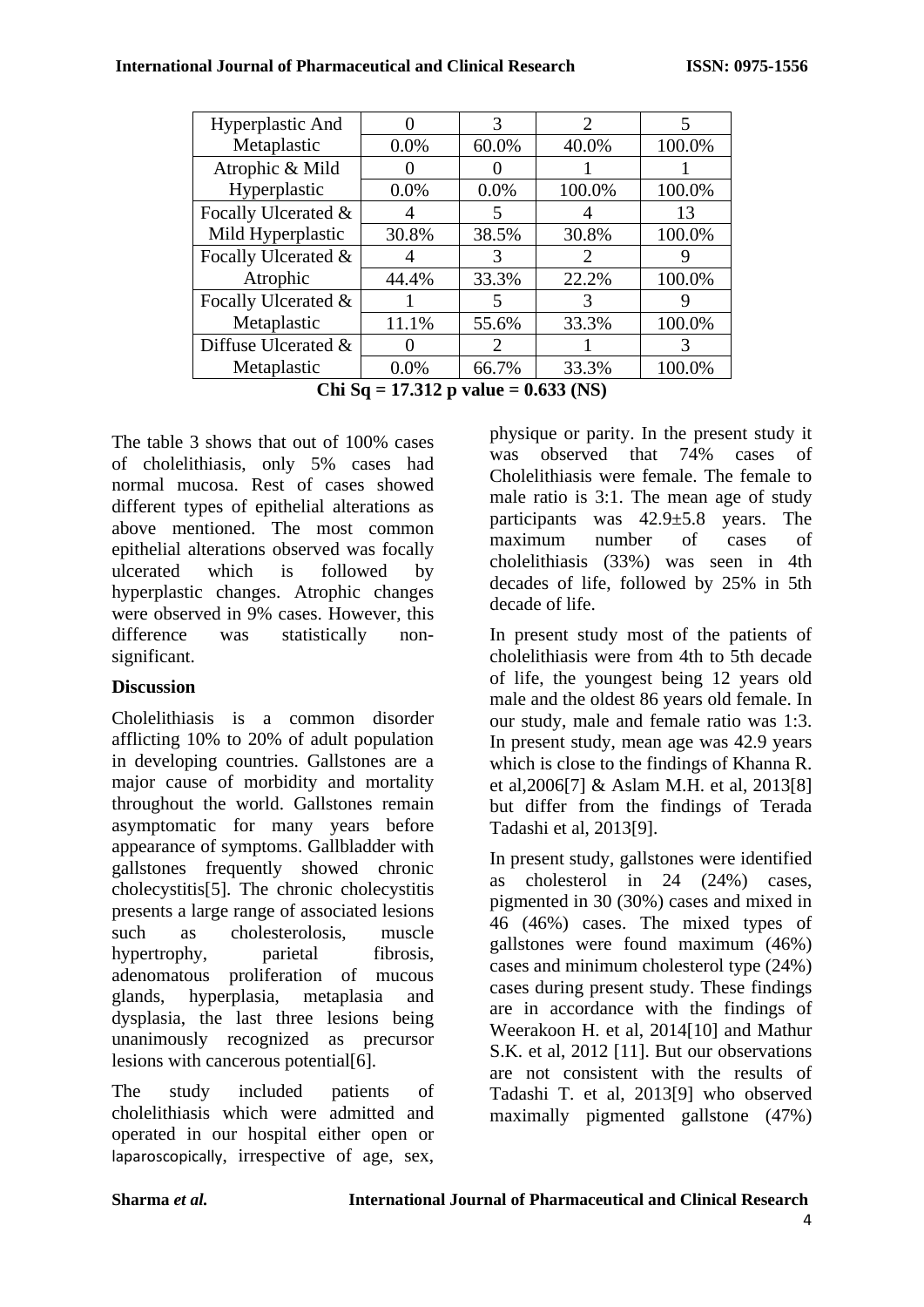cases and number of cholesterol gallstones cases (44.9%) respectively.

In present study, out of 100% cases of cholelithiasis, only 5% cases had normal mucosa. Rest of cases showed different types of epithelial alterations as above mentioned. The most common epithelial alterations observed was focally ulcerated which is followed by hyperplastic changes. Atrophic changes were observed in 9% cases. However, this difference was statistically non- significant. Cholelithiasis produces a series of epithelial pathological changes which could be precursor lesions of gallbladder cancer. These changes include hyperplasia, metaplasia (pyloric & intestinal) & dysplasia. Our results are comparable to those reported by Seretis C. et al, 2014 with almost similar distribution of various epithelial lesions[12].

## **Conclusion**

We concluded from the present study that overall mean age was 42.9 years. Most of the patients of cholelithiasis were from 4th to 5th decade of life. Age, sex, weight, dietary habits were not significantly correlated with type of gallstones. The type and number of gallstones were not significantly correlated with the various epithelial lesions of gallbladder. Histopathological examination is thus important in every case of cholecystectomy for identifying hyperplasia, metaplasia, dysplasia and carcinoma.

## **References**

- 1. Meyer G., Guizzardi F., Rodighiero S., Manfredi R., Saino S., Sironi C., et al. Ion transport across the gallbladder epithelium. Current Drug Targets Immune Endocr Metabol Disord. 2005, 5:143-151.
- 2. Lange K., Gottschalk M. Gallbladder contractility in early stages of lithogenesis in the lithogenic fed guinea pig. J Gastroenterology. 1995, 33: 333-339.
- 3. Carey M.C., Pathogenesis of gall stone Am. J. surg, 1993, 165: 410-414.
- 4. Pani J.P., Pandey S., Pani S., Geetha G.N. Histological changes in human gallbladder in pathological condition including cholecystitis and cholelithiasis: An analytical study. IOSR- JDMS. 2013, 3 (4):1-13.
- 5. Velanovich V.F. Biliary dyskinesia and biliary crystals: a prospective study. Am Surg.1997, 63:69-73.
- 6. Kouroumalis E., Hopwood D., Ross P.E., Milne G., Bouchier I.A. Gallbladder epithelial acid hydrolases in human cholecystitis. J Pathol. 1983, 139: 179-191.
- 7. Khanna R., Chansuria R., Kumar M., Shukla H.S. Histological Changes in gall bladder due to stone disease. Indian J Surg. 2006, 68:201-4.
- 8. Aslam H.M., Saleem S., Saleem M.: Assessment of gallstone predictor: comparative analysis of Ultrasonographic and biochemical Parameters. Int. Arch. Med. 2013, 6:17.
- 9. Terada Tadashi. Histopathologic features and frequency of gallbladder lesions in consecutive 540 cholecystectomies. Int. J.Clin. Exp. Pathol.2013, 6 (1): 91-96.
- 10. Weerakoon Harshi T.M., Jamburagoda G.S. Ranashinge, Ayanthi Navaratna, Rameiah Sivakanesan, Kuda B. Galketiya, Shanthini Rosairo. Can the type of gallstone be predicted with known possible risk factors? A comparison between mixed cholesterol and black pigment stones. Gastroenterology. 2014, vol.14:88.
- 11. Mathur S.K., Duhan A., Singh S., Agarwal M., Swn R, Singh S., Garg S. Correlation of Gallstones characteristics with mucosal changes in gallbladder, Trop Gastroenterology. 2012, 33(1):39- 44.
- 12. Seretis Charalampos, Lagoudianakis E., Gourgiotis S. Melaplastic changes in chronic cholecystitis: Implication